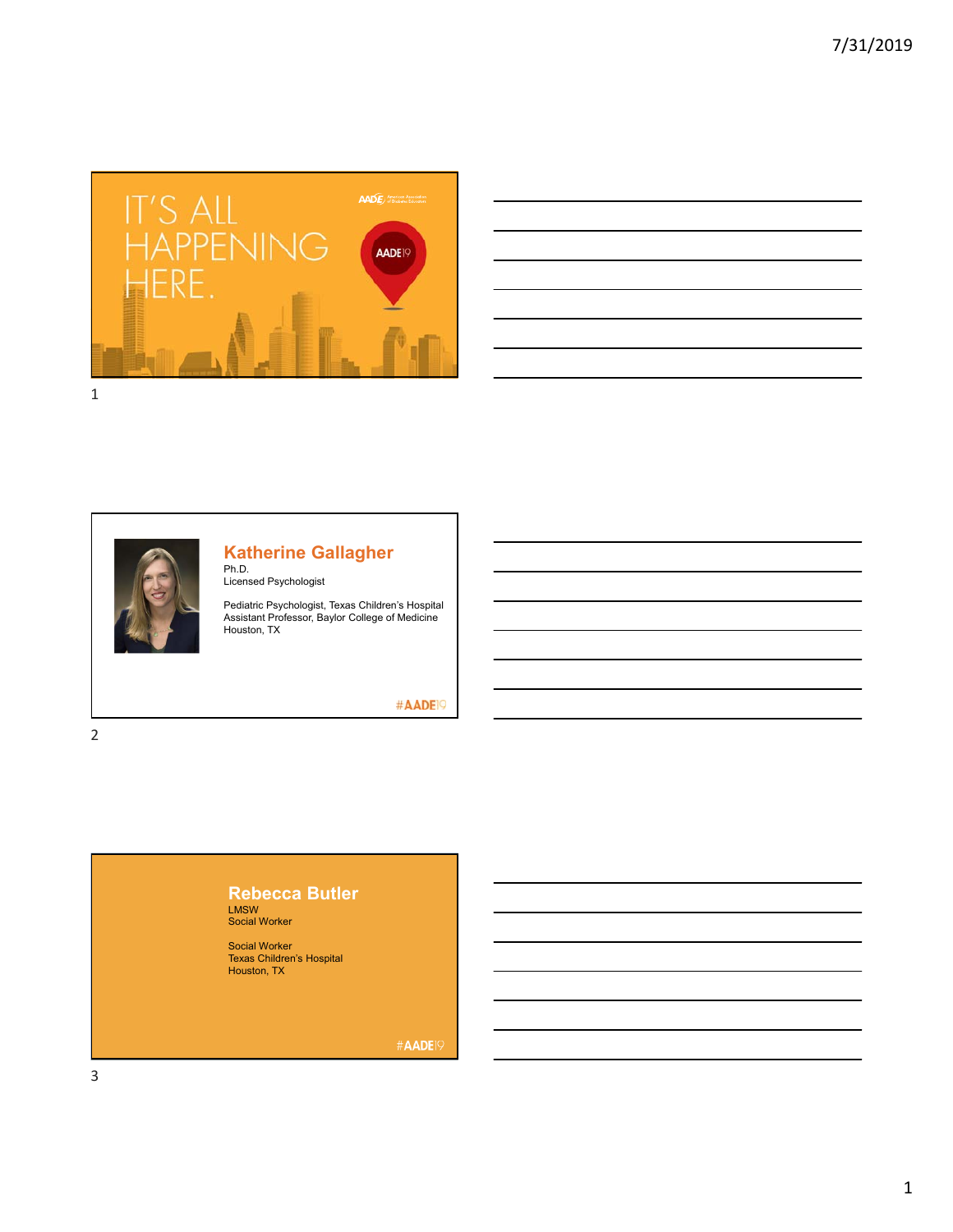

## **Amber Smith** RDN, LD, CDE Certified Diabetes Educator

Certified Diabetes Educator Texas Children's Hospital Houston, TX

#### #AADE<sup>19</sup>

4



5

### **Disclosure to Participants**

- 
- Notice of Requirements For Successful Completion<br>– Please refer to learning goals and objectives<br>– Learners must attend the full activity and complete the evaluation in order to claim continuing<br>– education credit/hours
	-
	-
- Conflict of Interest (COI) and Financial Relationship Disclosures:<br>- Presenter: Katherine Gallagher, PhD No COI/Financial Relationship to disclose<br>- Presenter: Rebecca Butler, LMSW No COI/Financial Relationship to d
- Non-Endorsement of Products:
- Accredited status does not imply endorsement by AADE, ANCC, ACPE or CDR of any commercial products displayed in conjunction with this educational activity
- Off-Label Use:
	- Participants will be notified by speakers to any product used for a purpose other than for which it was approved by the Food and Drug Administration.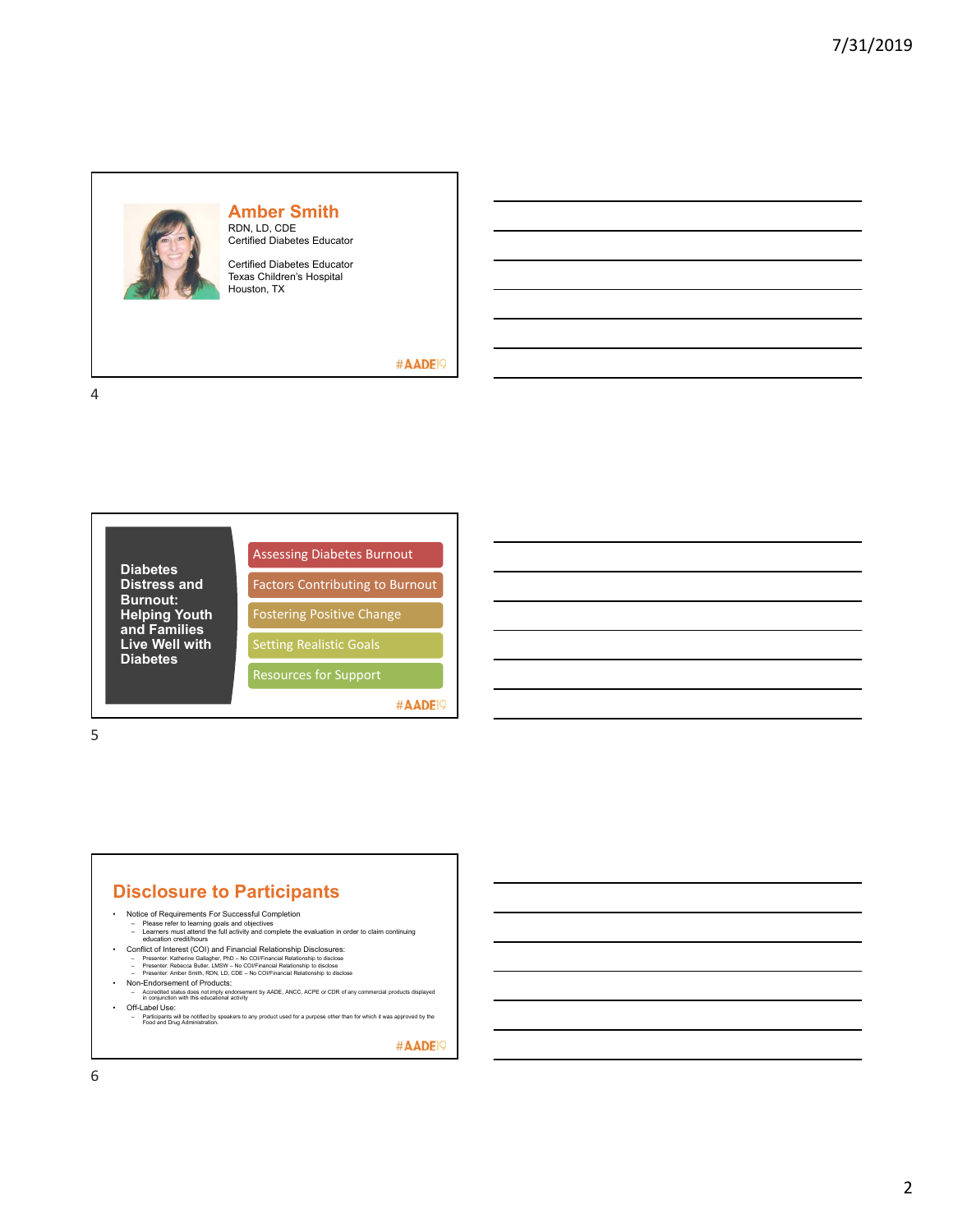

7

### **Diabetes is Hard**

- Behavior is the foundation of diabetes management, AND
- Diabetes is impacted by many factors besides behavior
- Many adjustments
	-
	- "Year of firsts" Development/transitions The "daily grind"



**Welcome to Type 1 Diabetes.** 

life is a science experiment #AADE

8



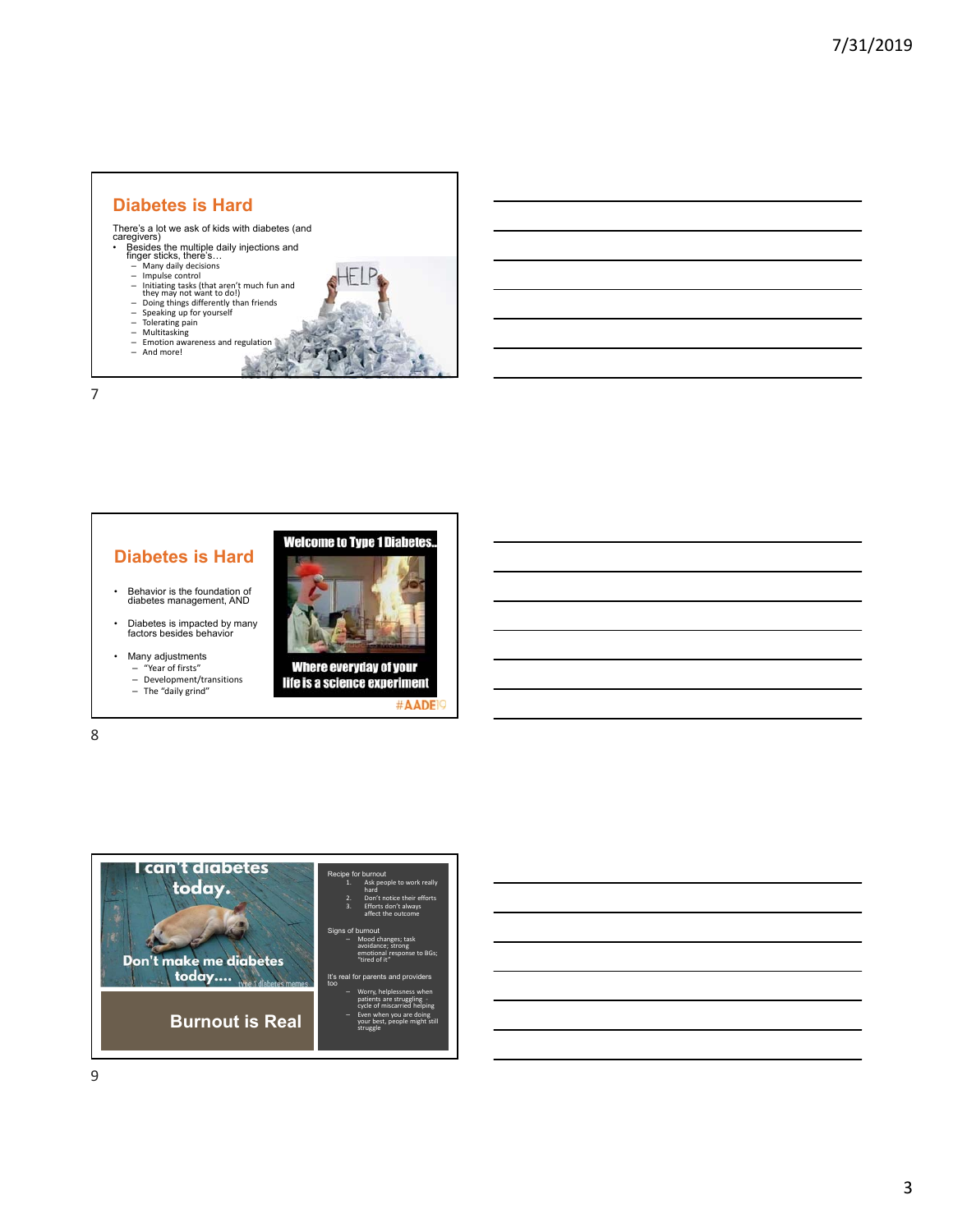

10

#### **Social Factors**

- Diabetes care affordability
- Two parent households • Multiple caregivers or few caregivers
- Diabetes technology not available to all



embarrassment/bullying **Neglect** 



#AADE<sup>19</sup>

11

## **Questions You Can Ask to Assess Burnout**

- "There's a lot you have to do to take care of diabetes. What parts are hardest for you?"
- "Diabetes is hard, and sometimes people start to feel overwhelmed or burned out. When have you felt that way?"
- "Do you feel upset or like you're in trouble when your numbers are high?"  $\sim$  (often a precursor to burnout)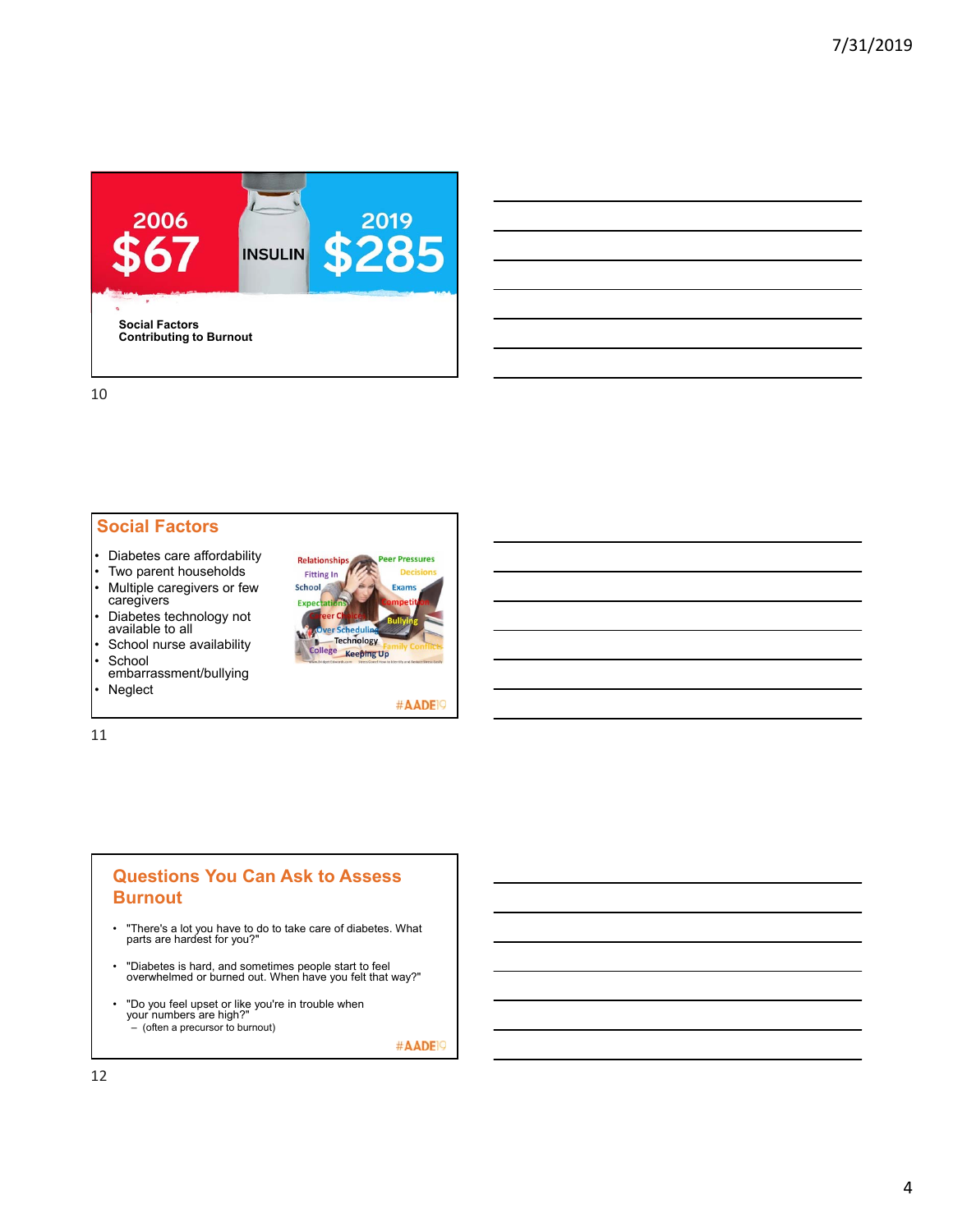

13

# **Blood Glucoses (and Hgb A1c) are Data to Help Us Make Decisions – They are NOT a Grade**

- Dr. Barbara Anderson: "The only bad blood sugar is the one you don't know"<br>• Instead of BG testing → BG checking or monitoring
- Instead of "good" and "bad" numbers  $\rightarrow$  high/low, in target range
- When numbers change, talk about behavior
	-
	- If A1c goes down, avoid praising the number → instead, ask "what do you think you're doing<br>that's helping it stay in range?"<br> $\sim$  Save "good job!" for the <u>actions</u> they are taking<br> $\sim$  Save "good job!" for the actions

#AADE<sup>19</sup>

14

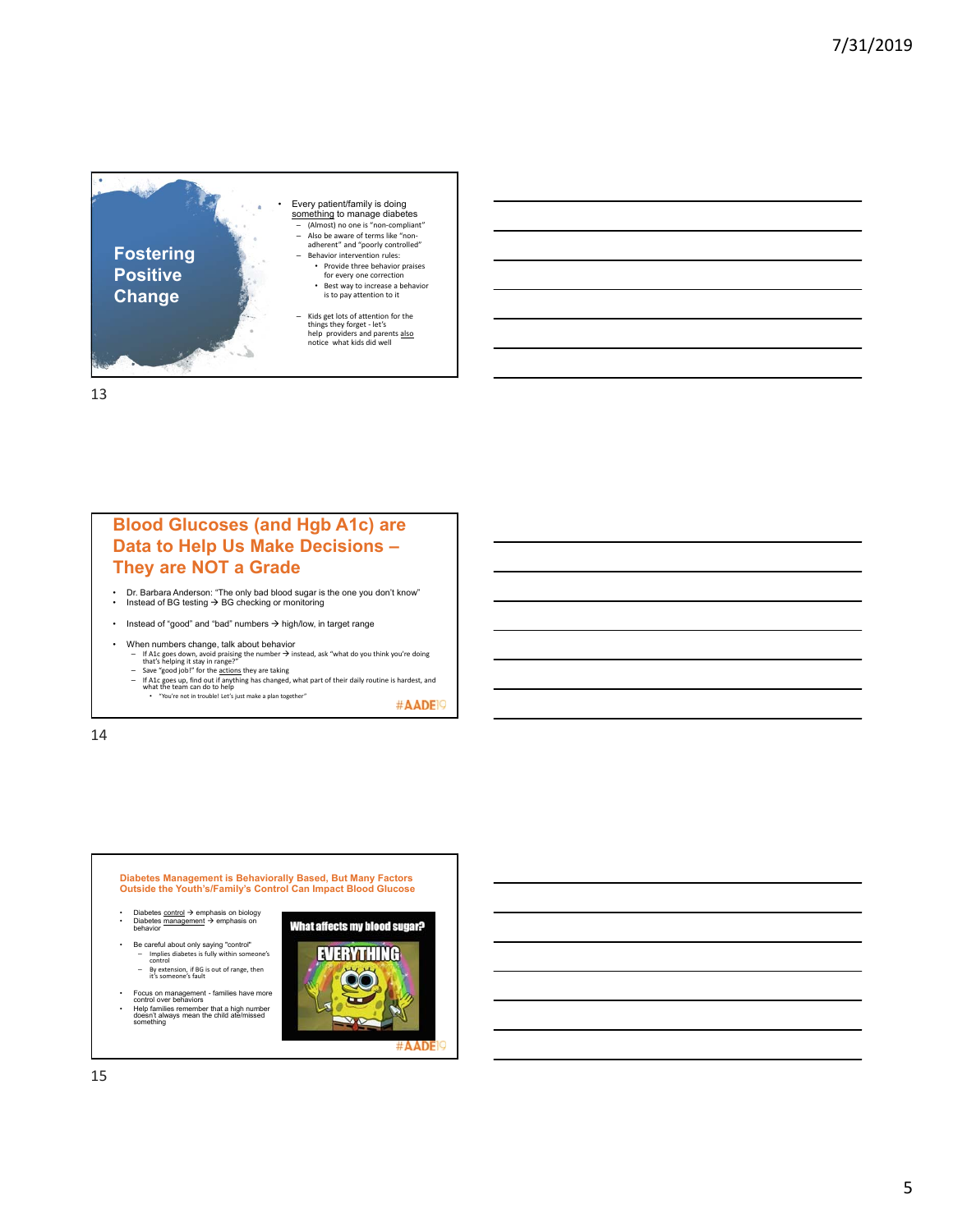#### **Avoiding Diabetes as a Source of Conflict**

- Validate both the patient and the caregiver(s) in their frustration
- Identify that diabetes has become a source of conflict and that it shouldn't be we're all on the same team!
- Provide strategies to help prevent future conflicts



16

## **Assist in Setting Realistic Goals**

- Focus on 1-2 behavior changes
- May not be ideal management, which can be difficult to recommend as a provider
- Allow the patient to choose – Something does not feel overwhelming
	- Something that will set him/her up to succeed
- Improvement and honesty leads to building confidence and success



17

## **The Importance of Being United**

- Patients need to see consistency with the type of support they're receiving from providers
	- Maintenance of rapport is essential
	- Ensure ALL of care team are in agreement with the care plan
	- When following up with a patient review the whole story to ensure forward progress